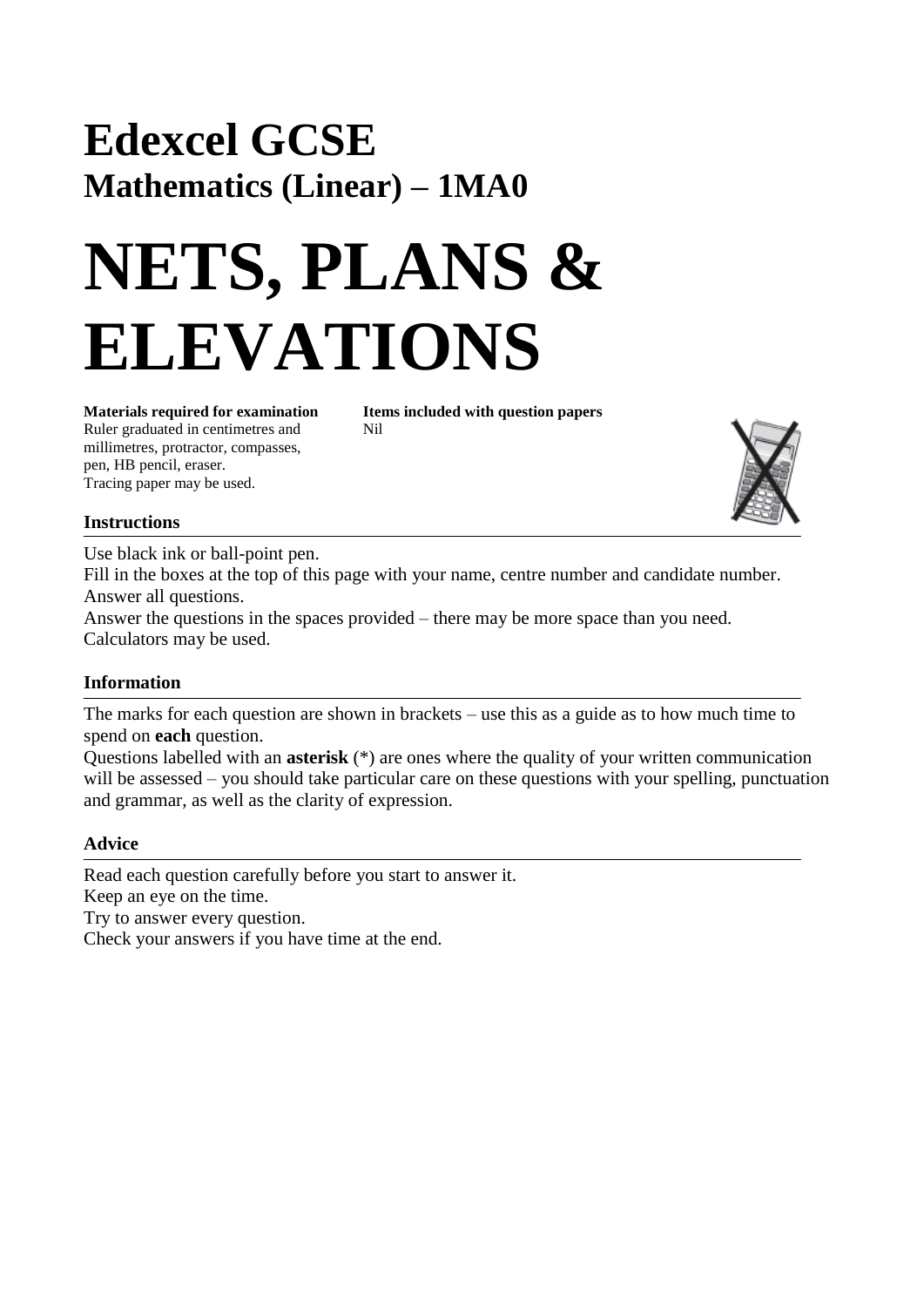**1.** The diagrams show some solid shapes and their nets. An arrow has been drawn from one solid shape to its net.

Draw an arrow from each of the other solid shapes to its net.



 **(3 marks)**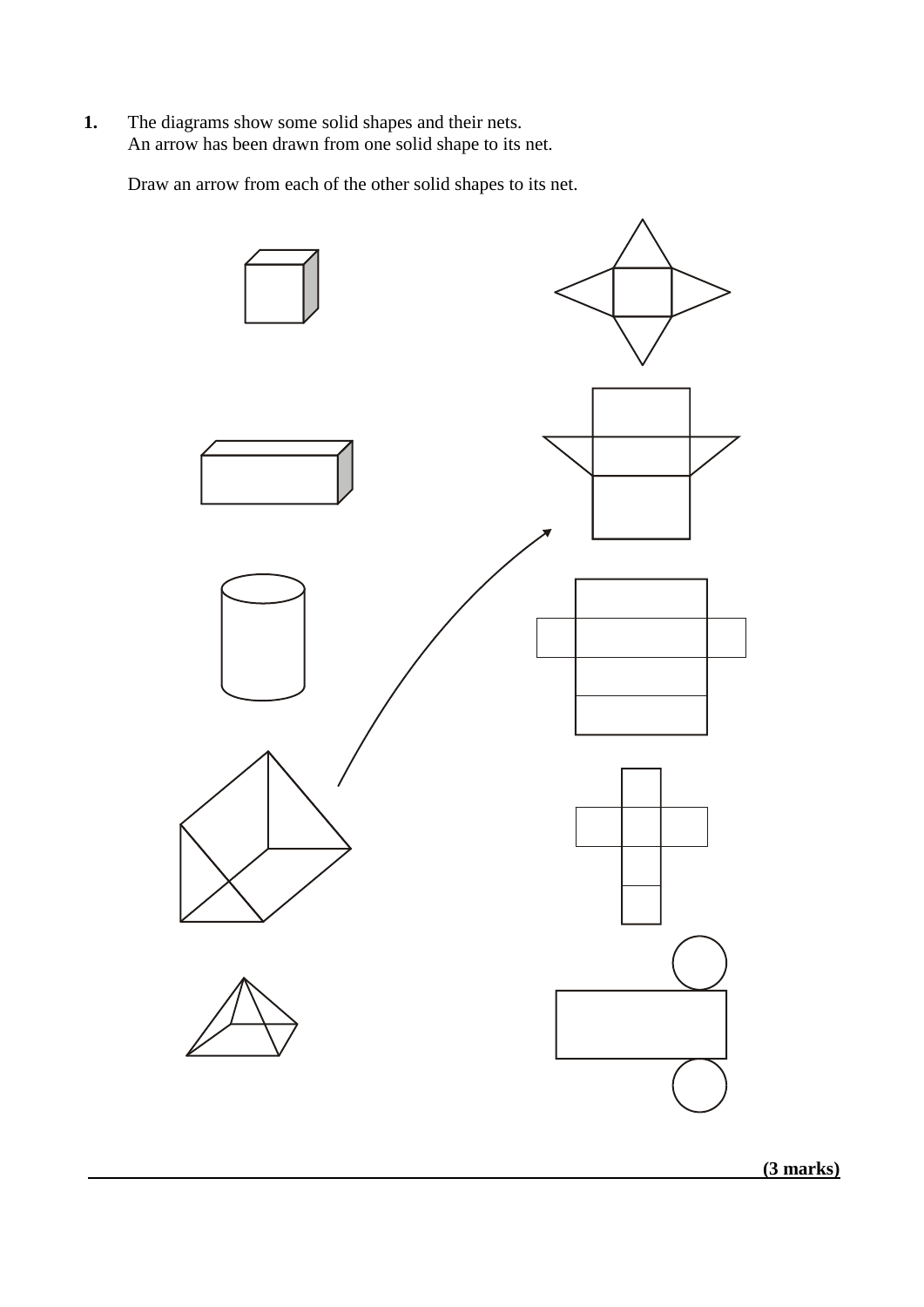**2.** The diagram shows some nets and some solid shapes. An arrow has been drawn from one net to its solid shape.

Draw an arrow from each of the other nets to its solid shape.

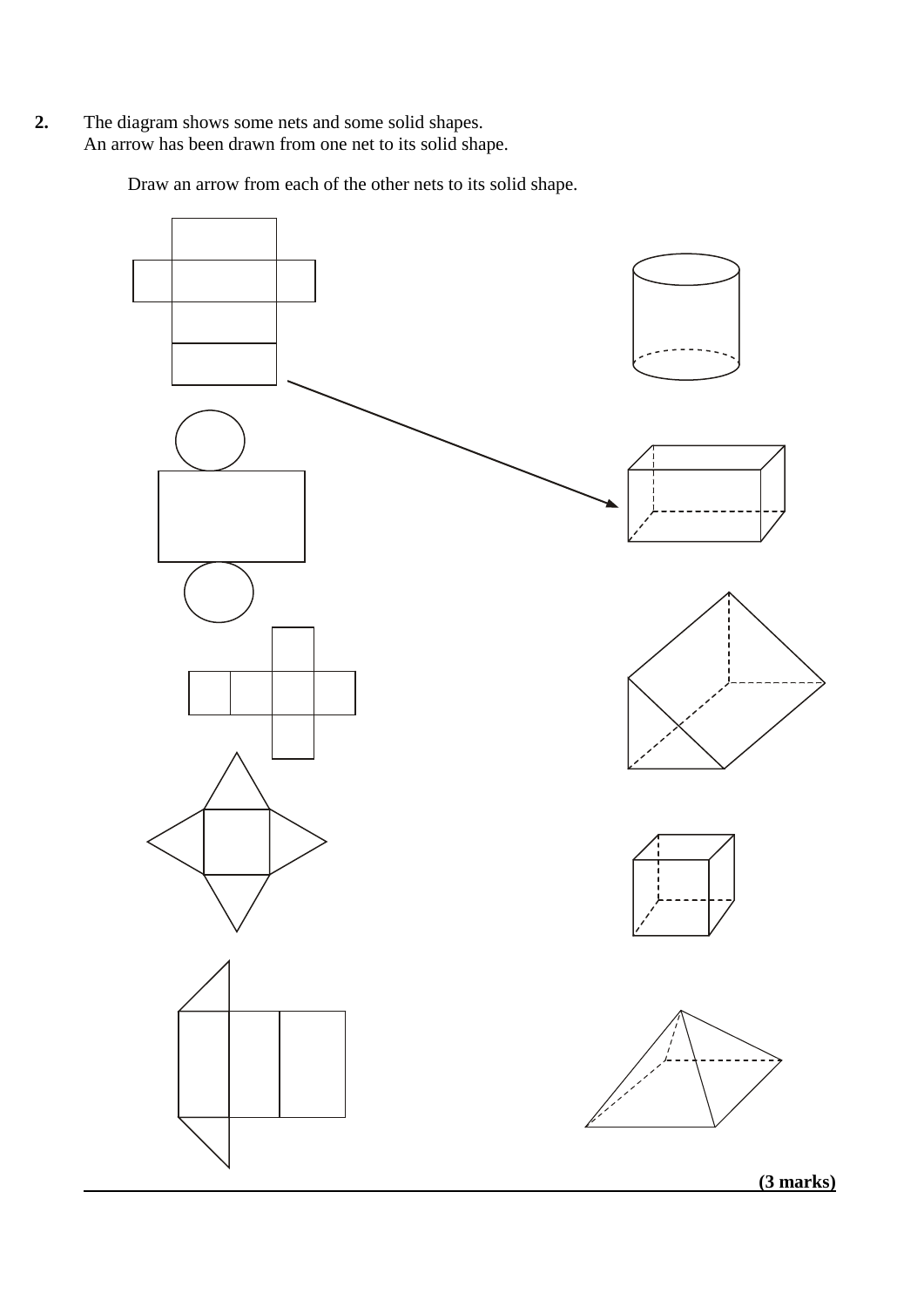**3.** Here are the plan and front elevation of a prism. The front elevation shows the cross section of the prism.



On the grid below, draw a side elevation of the prism.

**(3) (Total 3 marks)**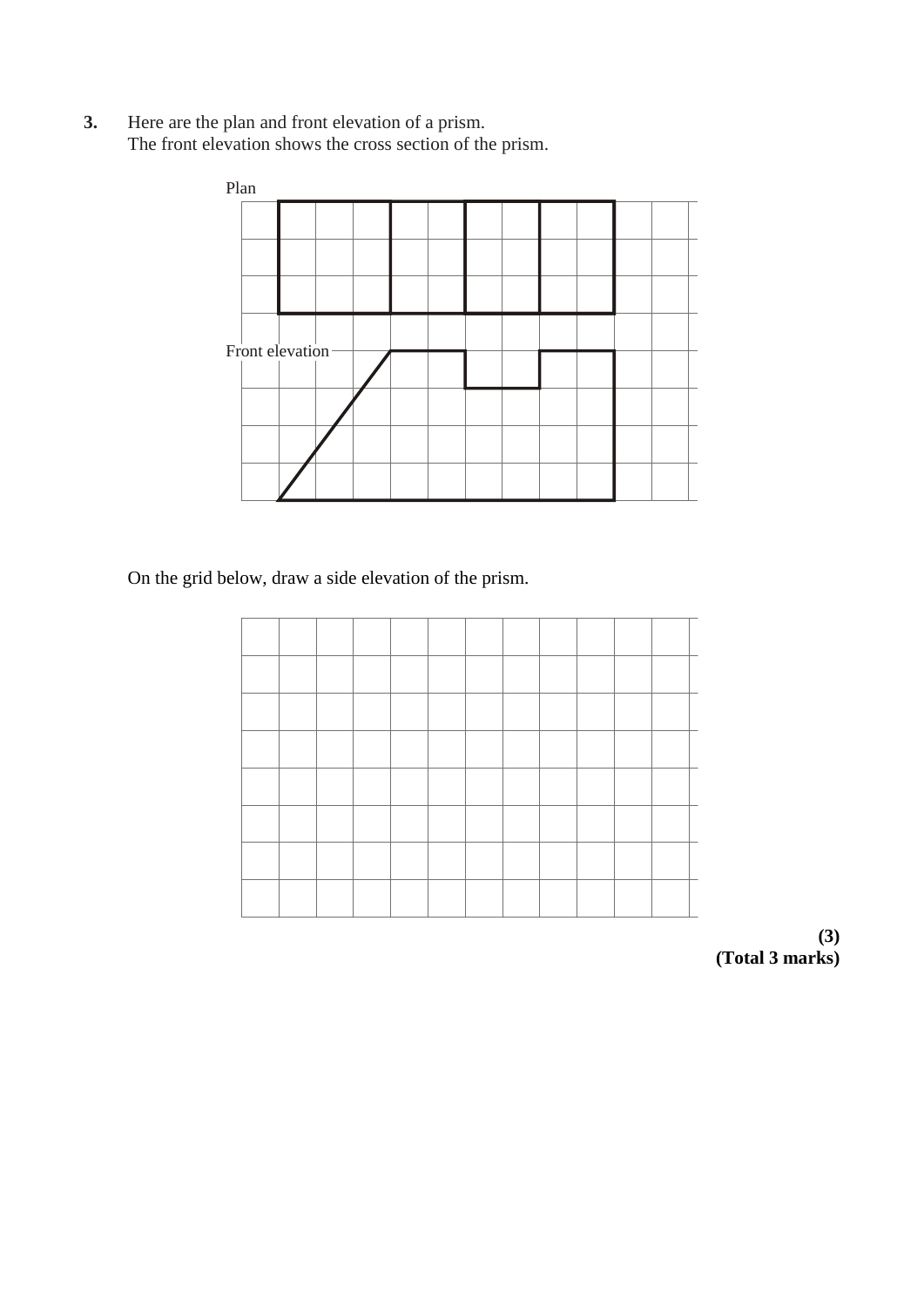**4.** The diagram shows a sketch of a solid object. The solid object is made from five centimetre cubes.



Diagram **NOT** accurately drawn

(a) On the grid of centimetre squares, draw the elevation of the solid object in the direction marked with an arrow.



**Elevation**

**(2)**

(b) On the grid of centimetre squares, draw the plan of the solid object.

**Plan**

**(2) (Total 4 marks)**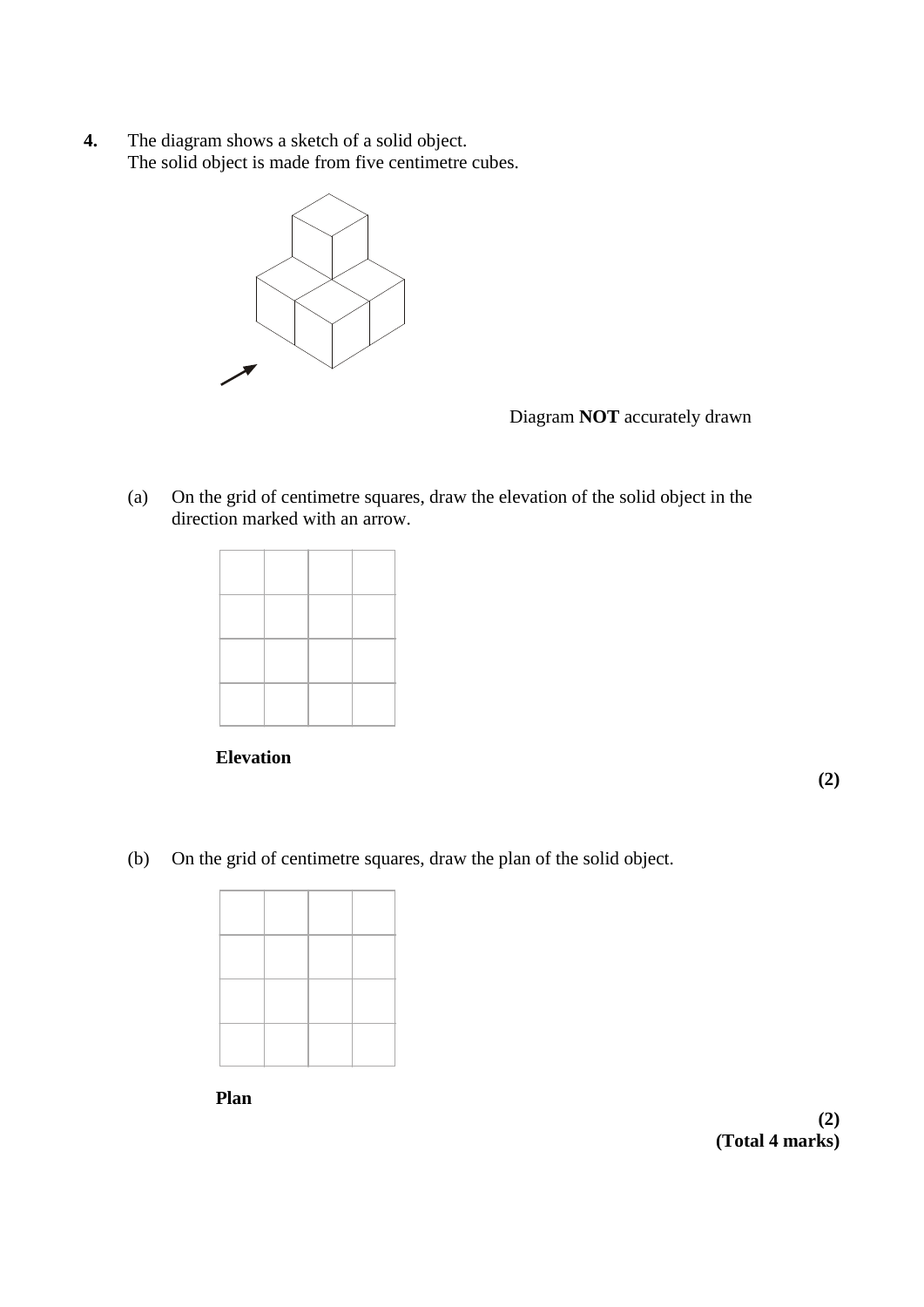**5.** The diagram shows a solid object made of 6 identical cubes.



(a) On the grid below, draw the side elevation of the solid object from the direction of the arrow.

**(2)**

(b) On the grid below, draw the plan of the solid object.

**(2) (Total 4 marks)**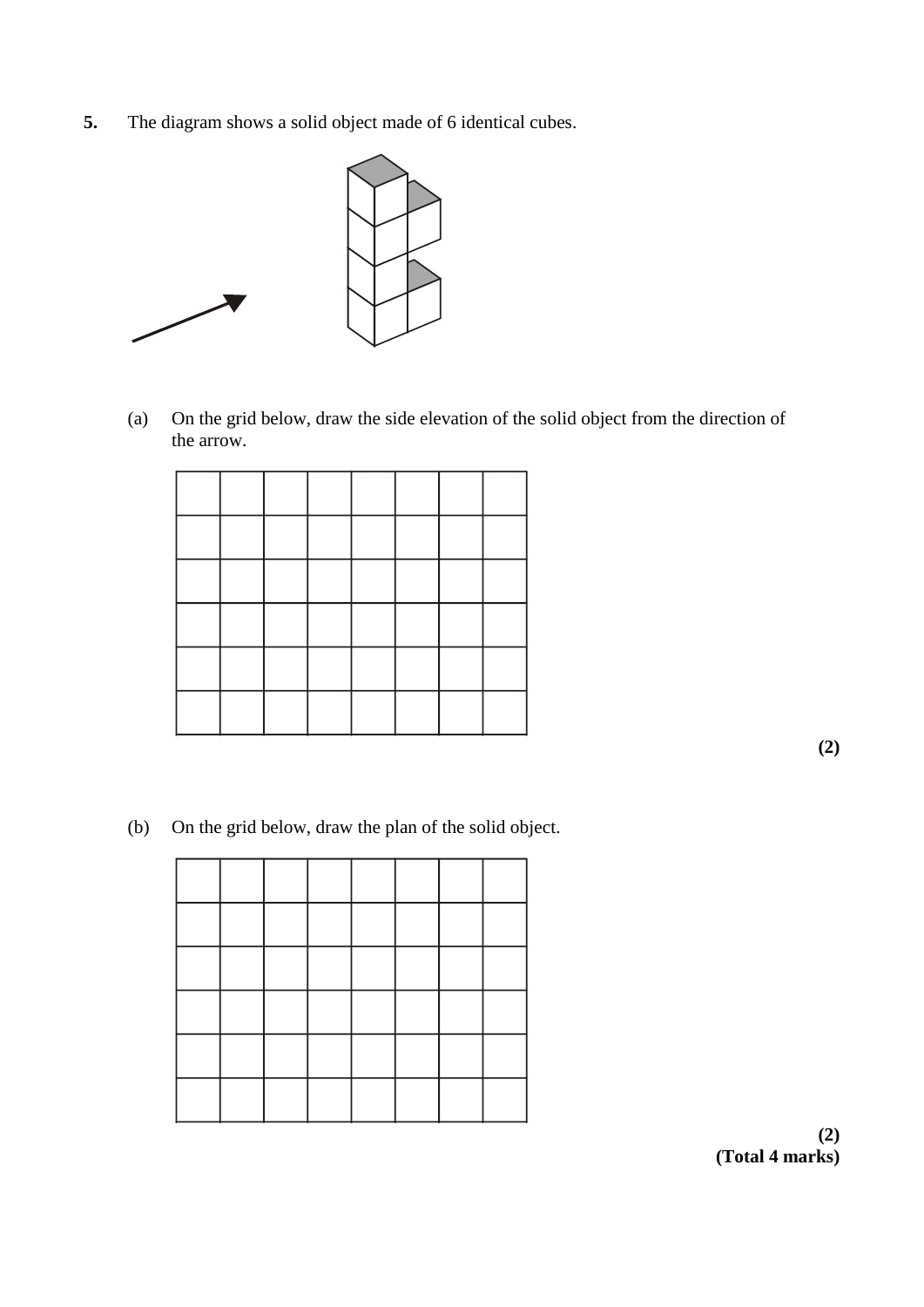- Plan | | | | | | Front Elevation
- **6.** Here are the plan and front elevation of a solid shape.

(a) On the grid below, draw the side elevation of the solid shape.

**(2)**

(b) In the space below, draw a sketch of the solid shape.

**(2) (Total 4 marks)**